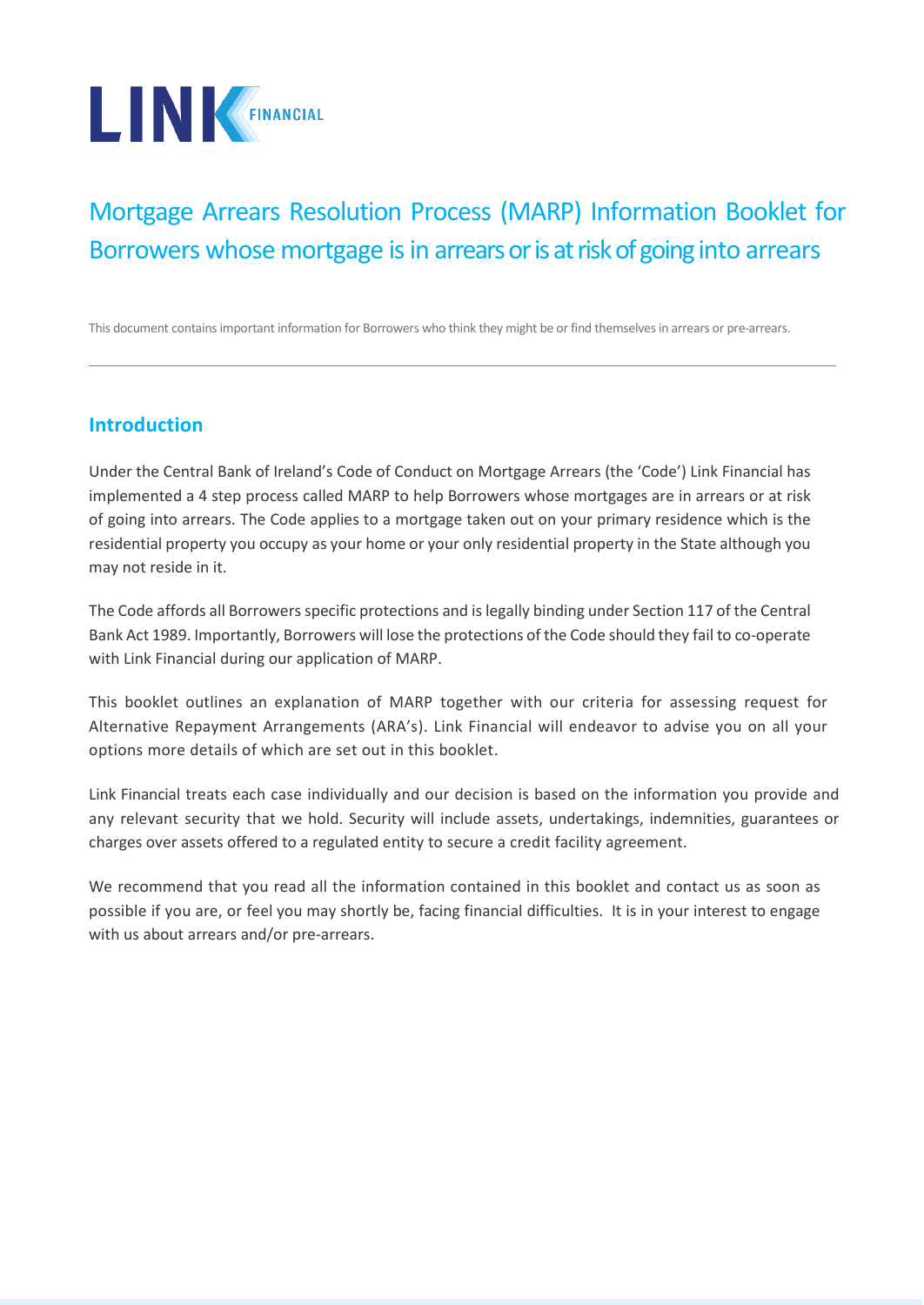## **What is MARP and how does it work?**

We understand that from time to time you may face financial difficulties which could affect your ability to re-pay your credit agreement with us. If you find yourself in this situation our staff are on hand to help you and can work with you to try and arrive at a solution.

MARP is a 4 step process that is initiated by us where arrears have arisen on mortgage account and the account remains in arrears for 31 days from the date the arrears arose. MARP can also apply to pre-arrears cases or where there is an ARA in place but this breaks down or the term of the APA expires.

The four steps to our MARP procedures are based on the following;

- 1. Communication
- 2. Financial Information
- 3. Assessment
- 4. Resolution

### **Step 1 – Communication**

Communication is key to any successful resolution of the financial problems you may be facing. If you discuss the issues with us and provide the requisite financial documentation we can start working with you straight away to help find a solution.

We have a dedicated Arrears Support Unit (ASU) who are there to assist you every step of the way.

You can call the ASU on 091 700010 - Monday to Thursday 9am to 7pm and 9am to 5.30pm on Fridays.

Regardless of the nature of the communication – whether it is by phone, by letter or face to face we will endeavor to treat you fairly with the objective at all times being to assist you meet your mortgage obligations.

While you are in the MARP, we will keep in contact with you.

- $\triangleright$  There are letters we are required to issue under the Code we will provide you with information such as the amount of arrears on your mortgage, contact details and other important information
- $\triangleright$  We will inform you of your options that may help you through your financial difficulties
- $\triangleright$  We may contact you if you have not responded within requisite timelines for the return of certain financial information
- $\triangleright$  We may contact you to clarify certain information you have supplied
- $\triangleright$  We may contact you if your ARA falls into arrears

Notwithstanding the above Link Financial will make sure not to contact you unnecessarily and we will always provide you with enough time to get back to us with information we have requested before we contact you again.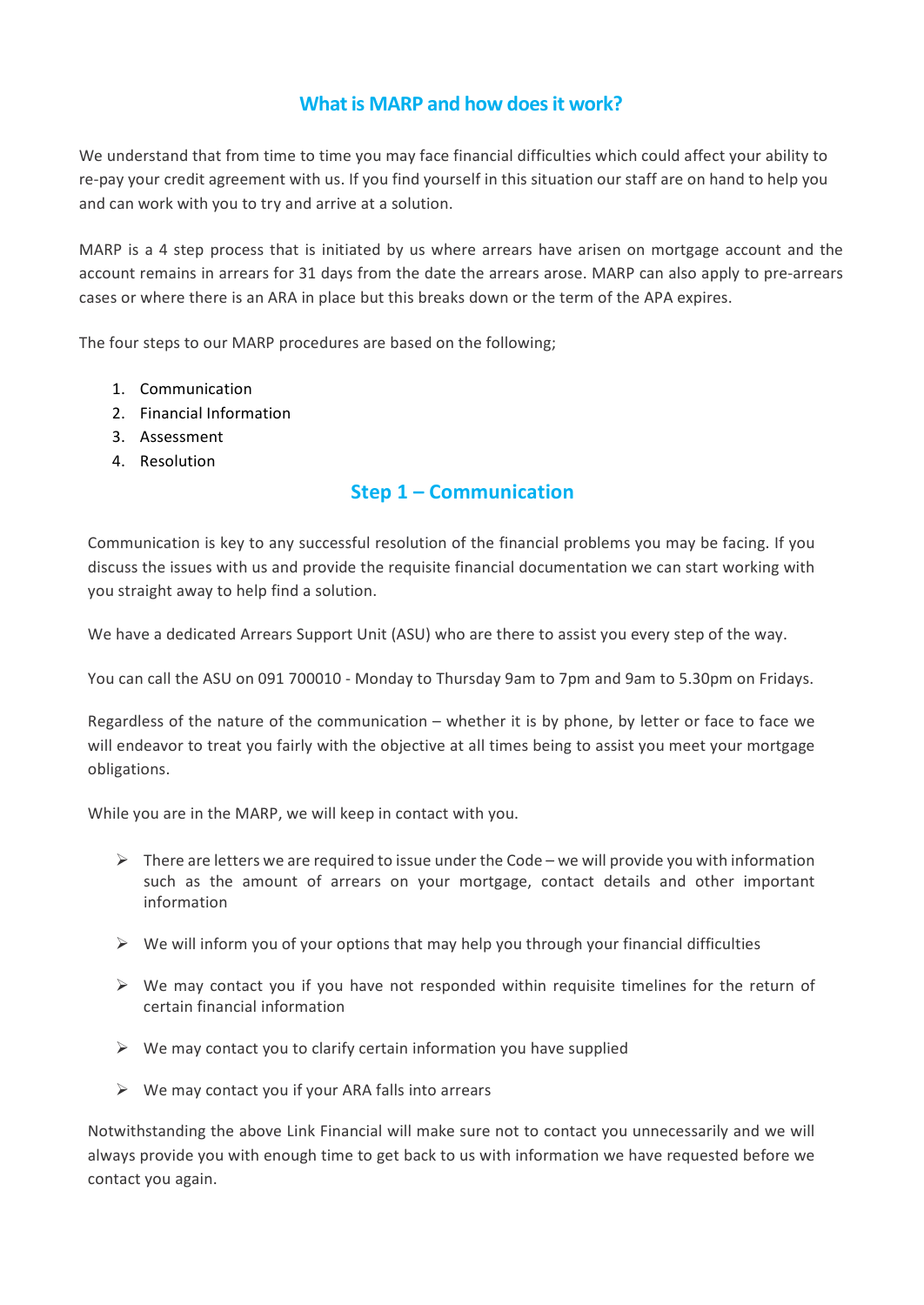If we are required to contact you by phone we will only do so between the hours of 9am and 7pm Monday to Friday. We can arrange to call you back if the time is not suitable for you. As per the terms of the Code we are required to keep a recording of all calls with you in relation to your arrears or prearrears.

## **Things to consider?**

- A. Your mortgage protection insurance/life cover
- B. Do you have Payment Protection Insurance
- C. Your Credit profile with the Irish Credit Bureau (ICB)

## **Step 2 - Financial Information**

In order for us to assist you with your arrears we need to understand your finances. The only way we can have a detailed understanding is by us providing you with a Standard Financial Statement (SFS). You can download Link Financial's [Standard Financial Statement](https://lfostage.wpengine.com/wp-content/uploads/2022/02/Link-Financial-Standard-Financial-Statement-2022.pdf) here. This will help Link Financial gain a better understanding of your current financial circumstances and also provide you with a clear picture of the issues.

If you require assistance with completing the SFS there are a number of options;

- $\triangleright$  Speak to us We can help you complete the SFS
- $\triangleright$  Independent Advice You may prefer to seek independent advice or help from MABS or contact them on their website at [www.mabs.ie](http://www.mabs.ie/)

On receipt of the completed SFS our ASU will review it and send you a copy. You may be required to provide supporting documentation to corroborate information in the SFS. Link Financial will ensure any assessment is carried of the SFS is carried out in a timely manner.

## When completing your SFS you should consider the following;

- $\triangleright$  Do you have an accurate picture of all relevant expenses such as bills, expenses and all expenditure?
- $\triangleright$  Have you made any efforts to reduce your spending?
- $\triangleright$  Do you have up to date bank statements, credit card statements, pay slips or other documentation that we may require to support the details on your SFS

## **Step 3 – Assessment**

Our ASU will assess the information based on the individual merits of the situation. Following our assessment we will be able to determine which options for an Alternative Repayment Arrangement (ARA) best suits your needs.

Link Financial will look at the following heading in making any assessment;

- $\triangleright$  Personal circumstances
- $\triangleright$  Overall indebtedness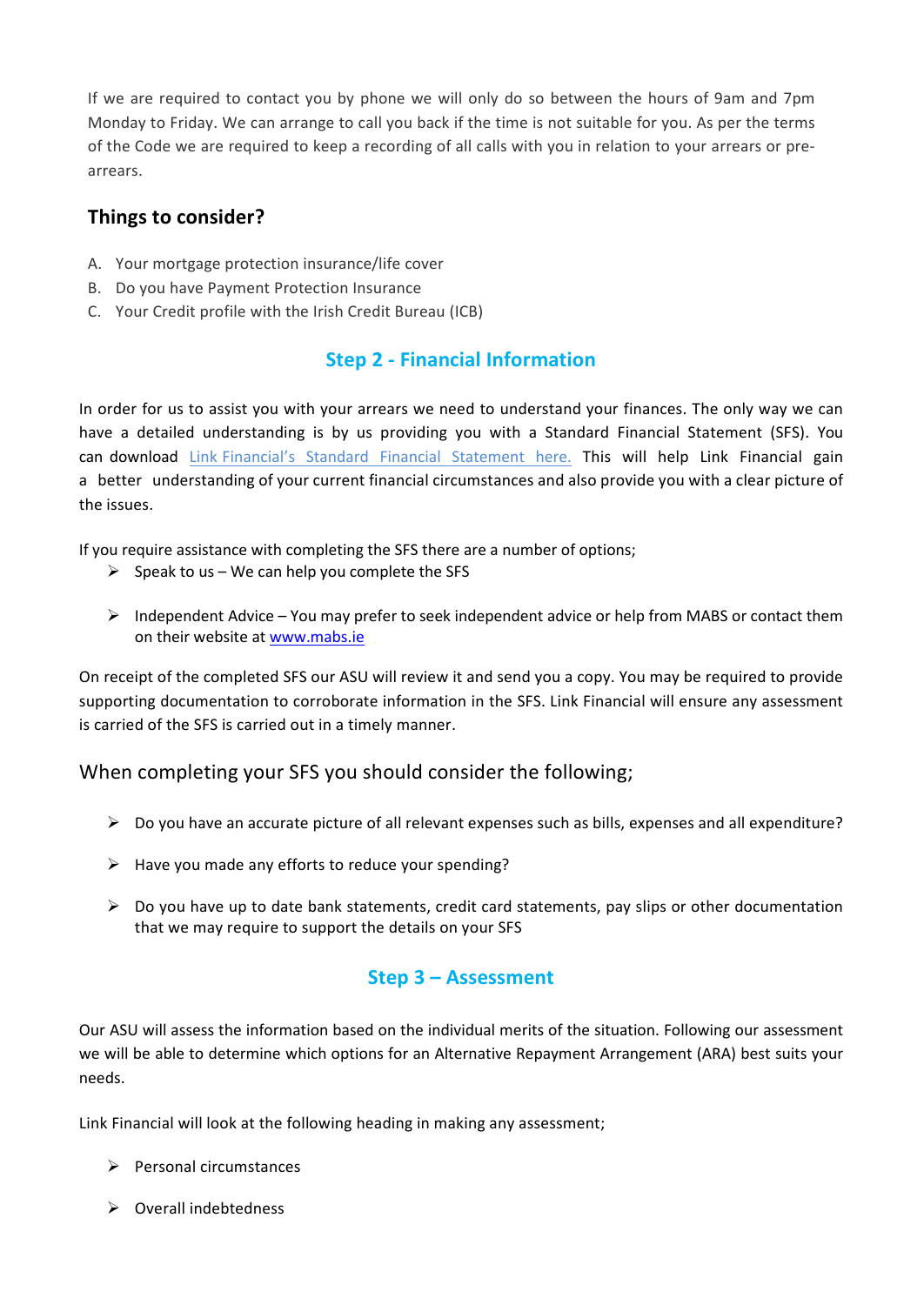- $\triangleright$  Information provided in SFS
- $\triangleright$  Current repayment capacity
- $\triangleright$  Previous repayment history
- $\triangleright$  Other relevant information of which we are aware

In certain situations we may agree to an interim payment plan which will be offered to you in advance of offering you an ARA. In assessing your suitability for an ARA we may look to your repayment record on any interim payment plan that was offered. During any period of financial difficulty, you should continue to pay as much as you can afford.

### **Step 4 – Resolution**

We have a number of ARA options that we will explore with you to try prevent your mortgage falling into arrears or going further into arrears.

#### Some of the options that we will explore with you;

- $\triangleright$  Interest-only repayments for a specified period
- $\triangleright$  Permanently reducing interest rate on your mortgage
- $\triangleright$  Temporarily reducing interest rate on your mortgage for a specified period
- $\triangleright$  Arrangement to pay interest and part of normal capital element for a specified period
- $\triangleright$  Deferring payment of all or part of the instalment repayment for a specified period
- $\triangleright$  Extending the term of the mortgage
- $\triangleright$  Changing the type of mortgage
- $\triangleright$  Warehousing part of the mortgage (including through a split mortgage)
- $\triangleright$  Combination of any of the above options

Link Financial will endeavor to document our reasons and considerations on each option examined and provide you with reasons why we consider some more suitable to your particular situation than others.

### **IMPORTANT**

It is important that you consider taking any appropriate legal and/or financial advice before availing of an ARA.

If we do not offer you an ARA because we feel the mortgage is unsustainable and an ARA is unlikely to be appropriate or where an ARA was offered but you are not willing to accept it then we will inform you in writing of other options that may be available. In such circumstances, we may issue legal proceedings for repossession of your home either 3 months from the date the letter informing you of your options is issued or 8 months from the date the arrears first arose on your mortgage, whichever date is later.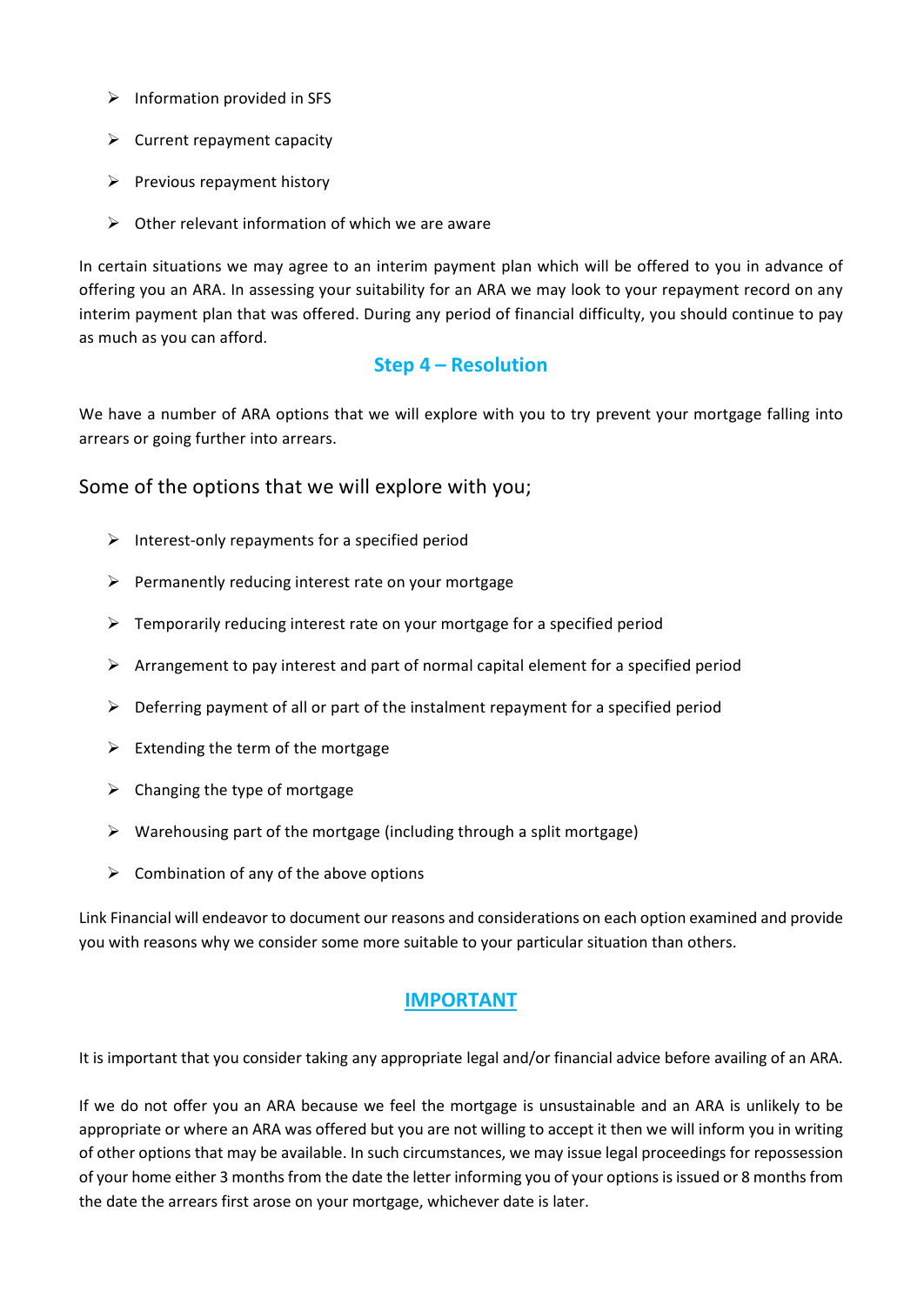#### **Please note that irrespective of how your property is repossessed and disposed of you will remain liable for the outstanding debt, including any accrued interest, charges, legal, selling and other related costs.**

Some other options include;

- $\triangleright$  Mortgage to Rent (MTR) For more information on the MTR please contact the Housing Agency website at [www.housing.ie](http://www.housing.ie/) and also [https://mabs.ie](https://mabs.ie/)
- $\triangleright$  Trading Down You may find it more affordable to sell your current home, clear your mortgage and use any surplus equity to move to a smaller property
- $\triangleright$  Voluntary Sale You agree to sell the property yourself and the proceeds from the sale are used to pay off your arrears and to reduce or clear your remaining mortgage balance
- $\triangleright$  Voluntary Surrender You agree to voluntarily hand over ownership of your property to Link Financial who will market and sell the property. Link Financial will have sole discretion in relation to the final price which is acceptable for the property to be sold

**Please note that in either the Voluntarily Surrender option or the Voluntarily Sale option if the proceeds from the sale of the property do not clear the balance on your mortgage account (including any accrued interest, charges, legal, selling and related costs) you will remain liable for the for the shortfall. We will review any outstanding shortfall and tailor a solution based on your individual circumstances.** 

## **What does not Co-operating mean and how does it affect me?**

It is important that you engage with us on all steps of the MARP. In the event that you fail to engage with us and you chose to ignore all calls and correspondence issued by Link Financial there is a real risk you will be classified as not co-operating. You will be deemed to be not co-operating in the following circumstances;

- $\triangleright$  If you fail to make a full and honest disclosure of information that may have a significant impact on your financial situation
- $\triangleright$  If you fail to provide information requested and within a specified reasonable time period
- $\triangleright$  Where a 3 month time period has elapsed and you have not entered into an ARA, failed to meet your mortgage repayment as it falls due, arrears continue on your account or where you have failed to meet the terms of the ARA that you entered into

Link Financial will issue you with a Warning Letter pursuant to Section 28 of the Code which will advise you that you will be classed as Not Co-operating in the event that you fail to remedy certain actions within 20 business days.

If you are classified as Not Co-operating we may commence legal proceedings for repossession immediately after said classification. Furthermore, a classification of Not Co-Operating may impact on your eligibility for a Personal Insolvency Arrangement.

## **Confidentiality**

We will ensure that all communication with you regarding your mortgage or meetings in relation to your arrears or pre-arrears will be conducted with utmost privacy.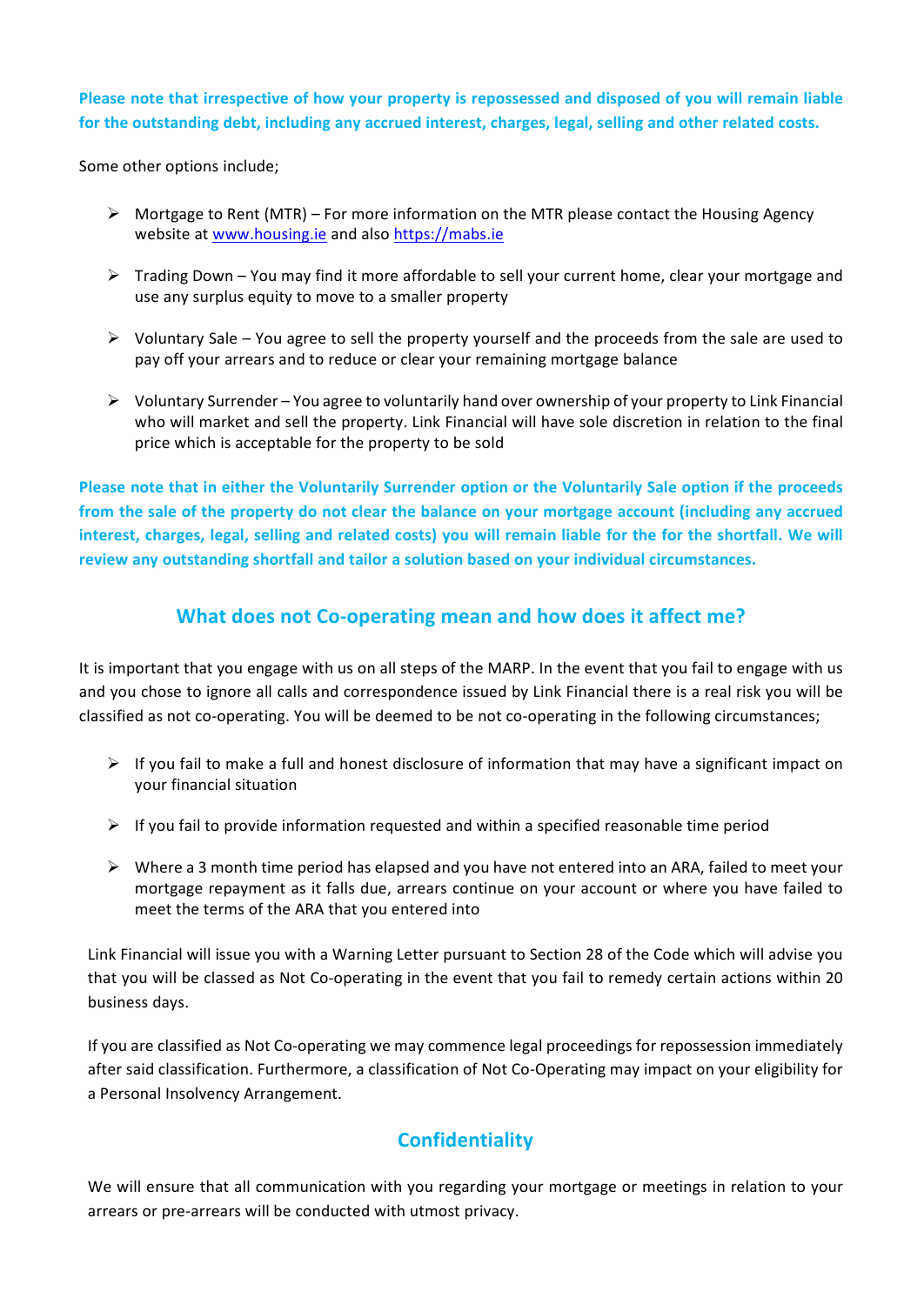In offering you an ARA or one of the other options we may require you to enter a confidentiality agreement. Under the terms of such an agreement you confirm that you will keep information relating to the ARA or other option confidential and not disclose details of the ARA to anyone else. We will determine if your circumstances require such an agreement to be executed.

#### **State Supports**

In assessing your financial position have you considered all state support agencies such as Mortgage Interest Relief or Mortgage Interest Supplement?

### **Communication**

Link Financial will ensure that all communication with you is proportionate and not excessive as per Section 22 of the Code. We will take into account all personal circumstances and ensure no unnecessary frequent communication is made.

We are committed to ensuring that no communication from us could be classified as aggressive or intimidating or harassing.

Link Financial's policy on communication is approved by our Board of Directors.

## **Right to Appeal and Right to Make a Complaint**

You have the right to appeal any decision of Link Financial if you are unhappy with how we reached our decision. There are 3 grounds on which you are afforded the right of appeal;

- 1. Where we offer you an ARA but you are unwilling to enter into the ARA offered
- 2. Where we decline to offer an ARA
- 3. Where we have classified you as Not Co-operating

The appeals board will consist of 3 of Link Financial's senior personnel who have not been involved in your case previously. To make an appeal you must submit your appeal in writing to the Appeals Board at Link Financial, 16 Briarhill Business Park, Ballybrit, Galway and we must receive it within 20 business days from the date that you have received the letter notifying you of the decision.

We will acknowledge receipt of the appeal within 5 days and seek to reach a decision on the appeal within 40 business days. We will send you an update on the appeal after 20 business days.

If you are dissatisfied with the outcome of your appeal, you have the right to refer the matter to the Financial Service Ombudsman [\(https://www.fspo.ie/\)](https://www.fspo.ie/) either by phone at +353 1 567 7000 or email info@fspo.ie or by writing to the office at 3<sup>rd</sup> Floor, Lincoln House, Lincoln Place, Dublin 2 D02 VH29

You have the right to make a complaint to Link Financial in respect of;

- $\triangleright$  Our treatment of your case under the Code
- $\triangleright$  Our compliance with the requirements of the Code